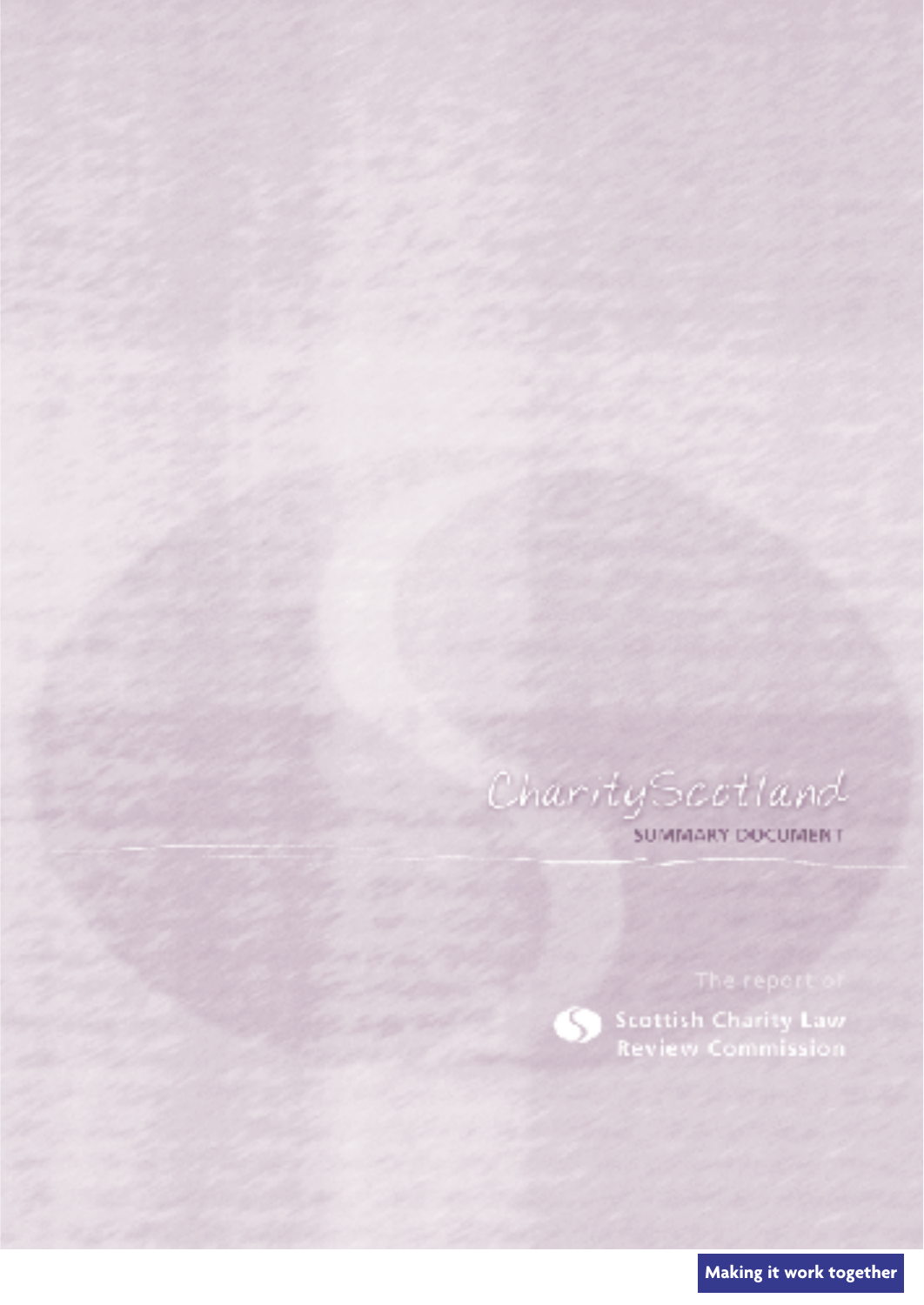# CharityScotland

summary document

The report of The Scottish Charity Law Commission

© Crown copyright 2001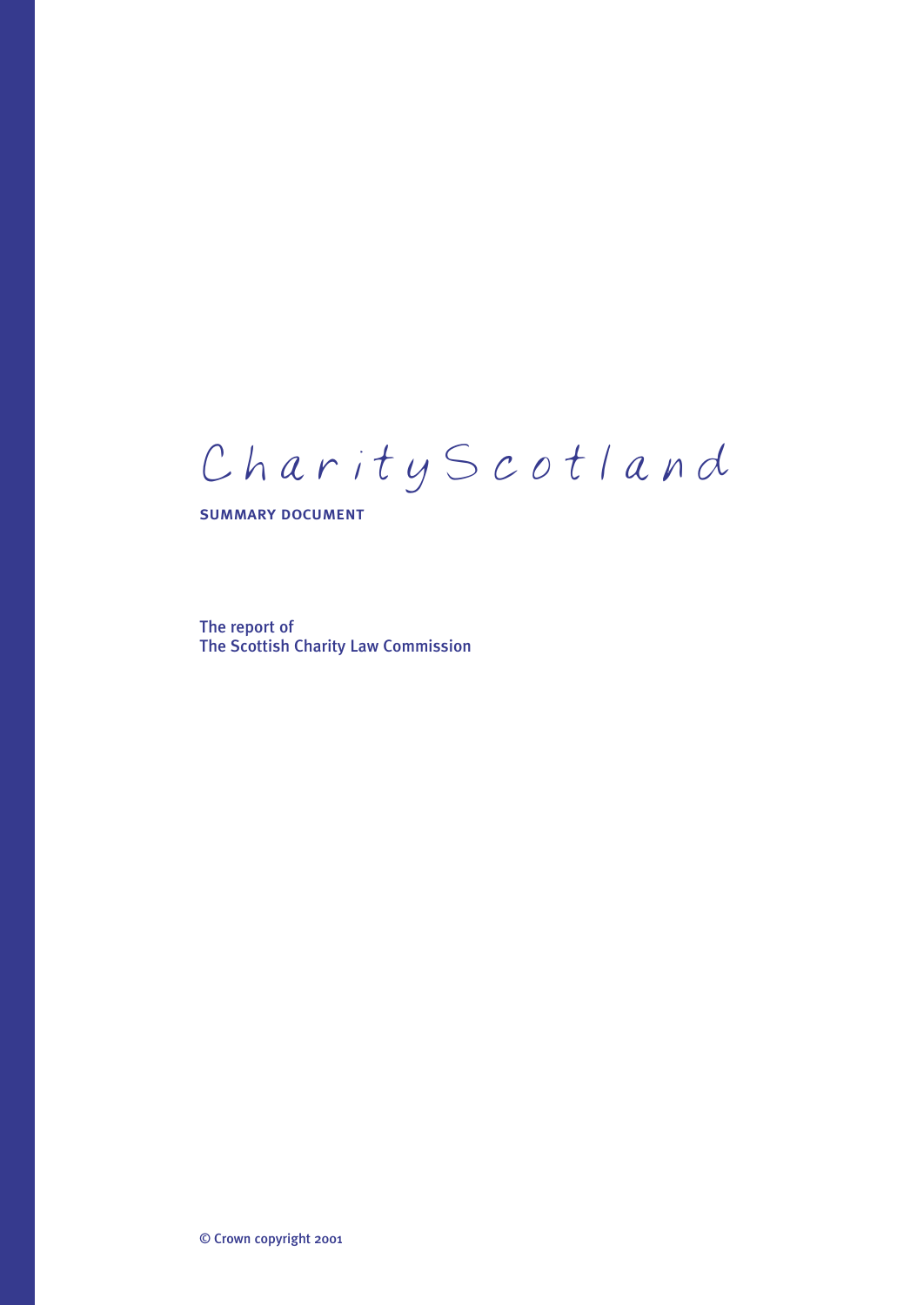# Foreword *Foreword*



*Jean McFadden Chair of the Commission*

The Commission first met in April 2000 and we have come a long way in the past 12 months. I would like to pay tribute to my fellow Commissioners - Colin Crosby, Gillian Donald, Martyn Evans, Richard Fries, Alistair Grimes, Keith Jones, Kaliani Lyle, Simon Mackintosh, Ian McPherson, John Naylor, David Orr, Avril Sloane and Janette Wilson - for whom I have nothing but admiration. They gave of their time, effort and experience to ensure the Commission achieved its objectives. My thanks also go to Elinor Mitchell and Susan Herbert who have supported the Commission throughout the year. We came together last year with very different views and experiences of the voluntary sector and we used this wealth of knowledge to work through our remit. While we all came to the Commission with our own ideas about what changes were needed, we have conducted our enquiry in a transparent way and remained open minded throughout.

We were asked to review the law relating to charities in Scotland and to make recommendations on any reforms considered necessary. In taking forward the review the Commission considered the following:

- the structure of regulation and support for the charitable sector in Scotland
- the operational effects of Scottish legislation on charities of all types and size, bearing in mind the need to encourage voluntary and charitable activity and the contribution which the voluntary sector makes to the social economy
- how best to provide the charitable sector with definitive advice and information
- the requirement to protect the public, ensuring high standards among charities but at the same time avoiding over-burdensome administrative requirements
- whether in addition to reform, the law should also be consolidated.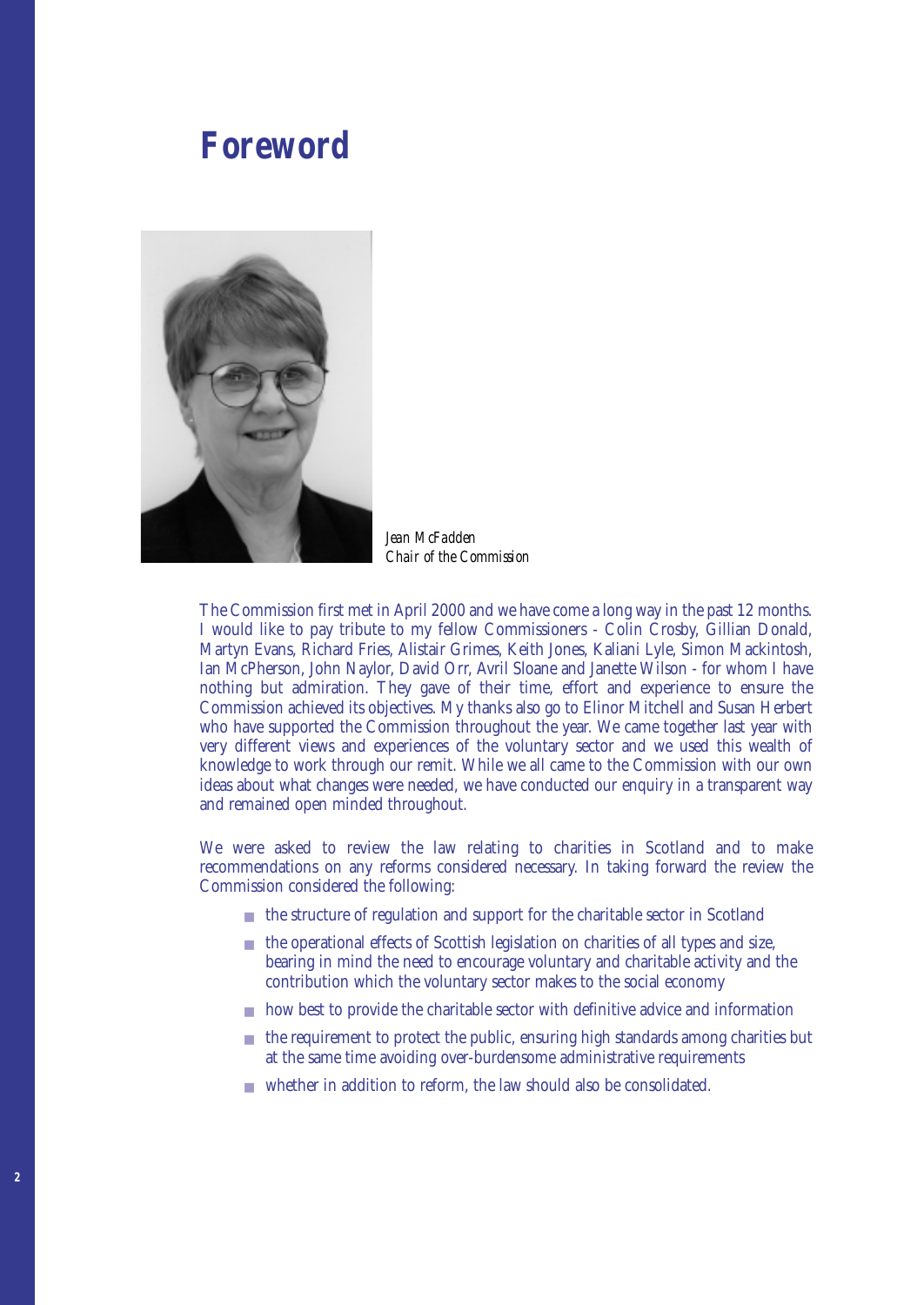We make our recommendations with considerable confidence. We consulted widely and travelled the length and breadth of Scotland seeking views and listening to opinion. I would like to express my gratitude to all those who responded to our consultation document and to those who gave oral evidence to our Commission. We were given a year to report and we have delivered broadly on time. That has not been easy. After gathering our evidence, we debated each issue several times, and have produced a set of recommendations which have been endorsed by all the Commissioners.

We have been extremely impressed with the energy, commitment and motivation of those working in the voluntary sector. We recognise that a great deal of valuable work is being done and that those working in the field bring an unparalleled sense of community spirit and voluntarism to society. We want to encourage people to become and stay involved in voluntary work. We believe that our recommendations will ensure that the necessary framework is in place to support those involved and encourage others. We have also been impressed with the high level of public backing for charities; this can only be maintained if the public is convinced of the integrity and honesty of those working in charities. We believe that the recommendations which we propose will ensure such integrity is maintained.

Our recommendations are mainly for changes which are within the gift of the Scottish Parliament. There are some issues however, on which we felt so strongly, but which are reserved United Kingdom matters, that we decided to recommend further action. This will need to be taken across the United Kingdom. I feel this is entirely within our remit.

You are reading the executive summary of our report. The full report is published separately and is also available on our website at www.charityreview.com. I commend our proposals to you.

**3**

Jan M'Adden

May 2001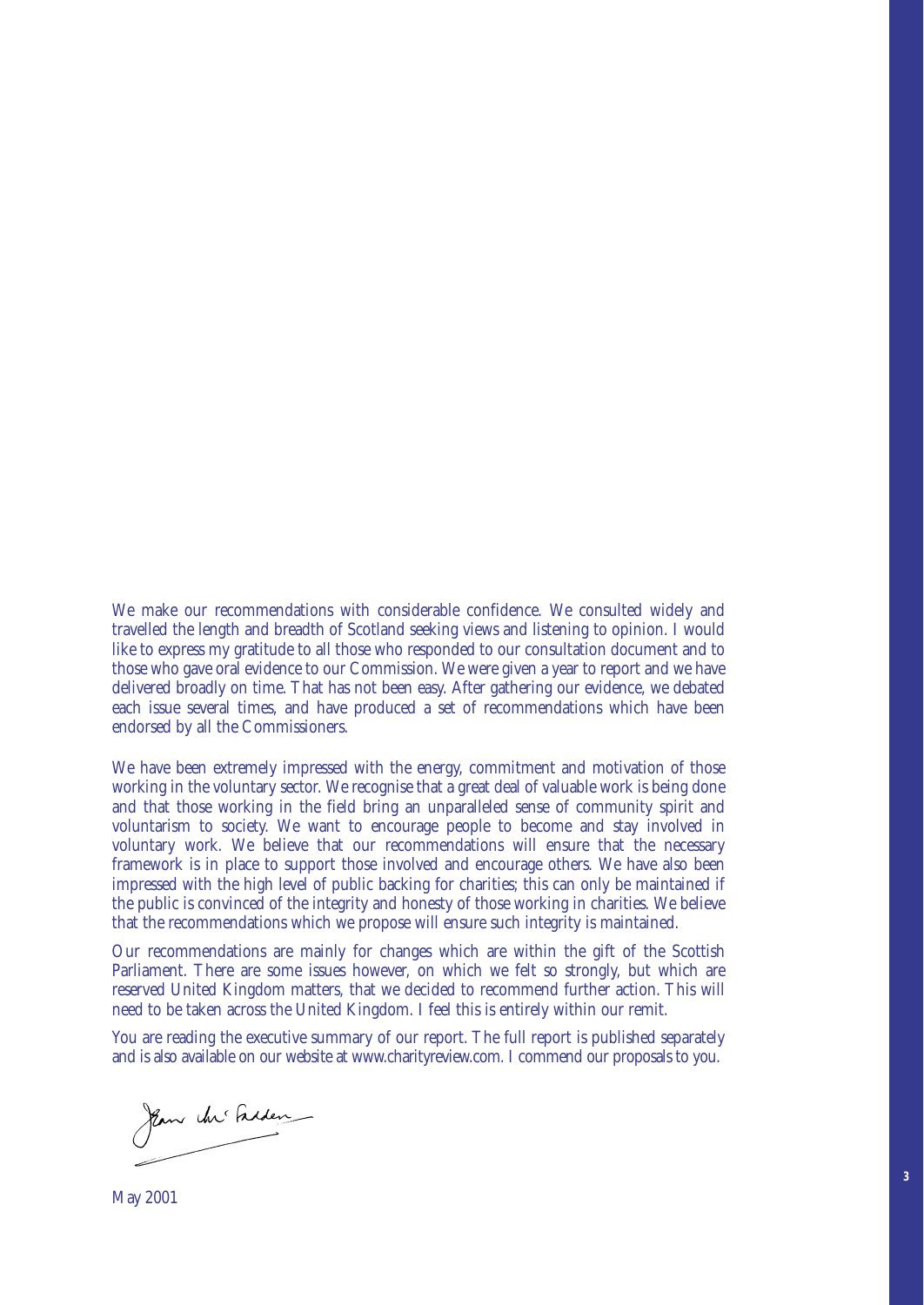# **Background**

Four hundred years ago the idea of charity was set out in the preamble to the Statute of Charitable Uses 1601. The description of charity contained in the statute and developed in the subsequent case law, continues to be the basis for determining which organisations should attain charitable status. Charitable status gives organisations certain rights and also places limits on what they can do. Rights include fiscal advantages and being a charity gives organisations a special place in public sentiment as well as encouraging charitable donations and voluntary activity by citizens. Charities are regulated to ensure that they continue to provide public benefit, that they use their funds appropriately and are governed well.

The concept of what a charity is has changed over time - not least because society itself is developing and changing. At the end of the 19th century, the concept of charity and voluntarism was beginning to decline, but now the voluntary sector is seen as providing ways of increasing citizen involvement in social activity, encouraging social inclusion and harnessing skills for public benefit. There are over 27,000 charities in Scotland and more than 44,000 voluntary organisations. Charities are a major source of social service provision in Scotland and they are active in a wide range of areas of public life including education, recreation and social care.

We believe that there needs to be a modern and relevant basis for charity in Scotland. During our discussions we had an extensive debate about the extent to which we could or should seek to change the definition of charity in Scotland without seeking change across the United Kingdom. At present the Inland Revenue assesses the eligibility of an organisation for charity tax benefits. In Scotland, it is that assessment that determines whether or not an organisation can call itself a charity. We believe that the rules for determining charitable status in the Taxes Acts would benefit from modernisation. Because tax is a reserved matter, the Scottish Parliament cannot effect any change to the definition applied by the Taxes Acts. It is, however, within the competence of the Scottish Parliament to create a new definition of charity for Scotland only, which is what we recommend. We acknowledge that the best possible course of action would be for a change in the definition across the whole of the United Kingdom. However, we accept that such a change is not within our remit, as it is not within the competence of the Scottish Parliament.

For these reasons we felt that it was important to make recommendations for change in Scotland only. In this summary, we refer to a "Scottish Charity" when we mean an organisation that fits the new criteria which we recommend. We refer to a "Charity" when we mean an organisation that meets the current criteria of the Inland Revenue and the Charity Commission. We refer to "charity" when we mean either the general concept of charity, or all charities. When we refer to "trustee" we mean someone concerned with the management and control of a charity.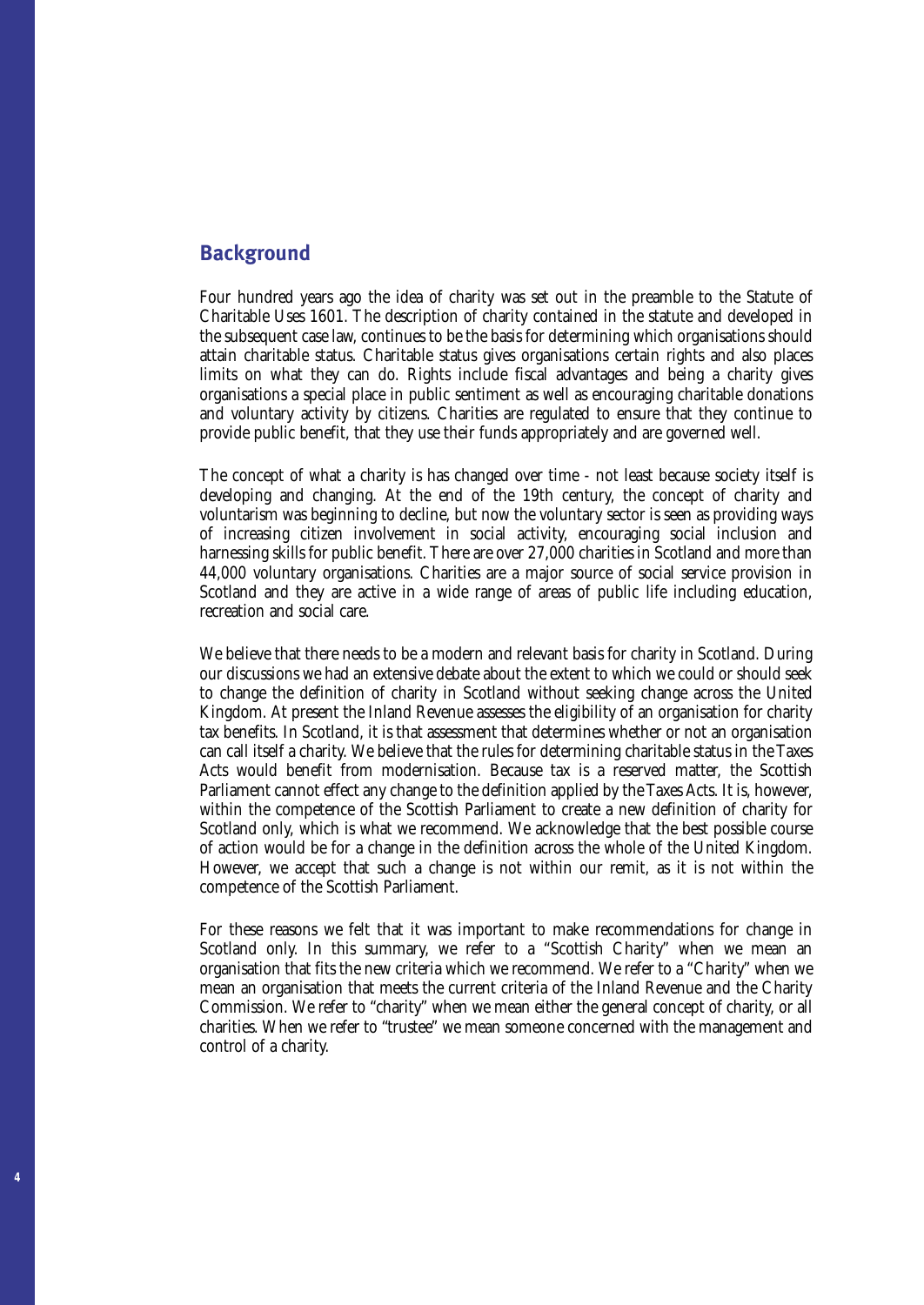# **Concept of Scottish Charity**

When considering what organisations might be Scottish Charities, we went back to first principles and have identified some basic principles for determining charitable status. The principles will offer a more inclusive approach and we believe that the status of Scottish Charity will be available more widely than at present. We have not focussed, in this report, on which organisations should or should not have charitable status. We have focussed on the principles and we have created a framework against which all organisations will have to be assessed.

*We recommend the following defining principles. A Scottish Charity should be an organisation:*

- *whose overriding purpose is for the public benefit*
- *which is non-profit distributing*
- *which is independent*
- *which is non-party political.*

We hope the principles are fairly self-explanatory and they are explained in more detail in chapter one of the main report. To summarise, we believe that all Scottish Charities must be able to meet the public benefit test. This means that a Scottish Charity should have the purpose to relieve need, or sustain or enhance the lives of people in the community. Alternatively, a Scottish Charity could promote animal welfare, or protect or enhance the environment.

Increasingly it is being recognised that users of an organisation can play a useful role in governance without that undermining the overall commitment to public benefit. We believe that it would be wrong to withhold charitable status from organisations just because some users are involved in governing the Scottish Charity.

*We recommend that "self-help" organisations, excluding mutual organisations, might be Scottish Charities if (1) they confer wider public benefit as long as the membership is open on objective public benefit criteria; and (2) the governance of these organisations reflect the public benefit culture.*

Scottish Charities should not distribute profits. We believe that all assets of a Scottish Charity, including surpluses, must be applied directly or indirectly to charitable purposes.

Scottish Charities play an increasingly important role in the supply of services on behalf of local, and to a lesser extent, national government. However, for co-operation between Scottish Charities and the state to be effective, it is important that the framework within which Scottish Charities operate should be clearly understood. Increased reliance upon the state for funding creates a potential risk to the independence of Scottish Charities. We believe that the independence of trustees is essential. In our view, trustees should use their discretion solely in the best interests of the charity and Scottish Charities should be independent in the way in which they operate.

We believe that it is important that Scottish Charities contribute to public debate on issues which are relevant to their own work. We acknowledge that it can be difficult to judge what is charity-related political activity and what is overt party political activity, but we are clear that Scottish Charities should not undertake party political work.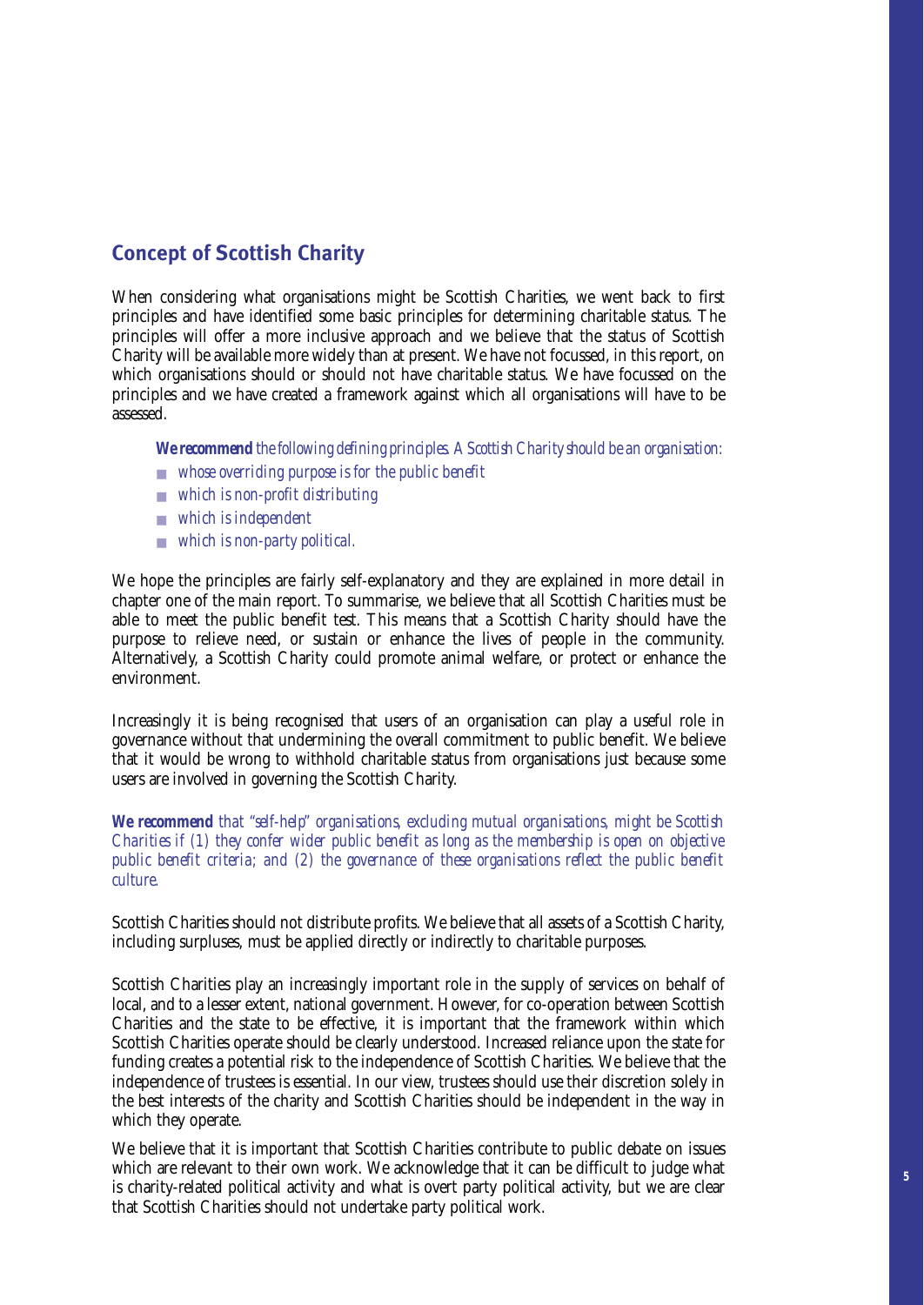# New regulator for Scotland

In England and Wales decisions relating to charities are taken by the Charity Commission, which is at present pursuing a modernisation agenda in the form of the review of the Charity Register. The powers of the Charity Commission do not extend to Scotland. In fact, there is no Scottish organisation charged with taking forward a charity reform agenda. By default, the concept of charity changes, because of decisions taken in England. Up until now, Scotland has been unable to influence the agenda. We conclude that it would be appropriate for a Scottish organisation to be established which would determine Scottish charitable status, regulate the sector and protect the public interest.

#### *We recommend that a new regulator for Scotland be established, called CharityScotland.*

A table outlining the proposed functions of CharityScotland is shown on page seven.

# Fiscal benefits for Scottish Charities

As stated earlier, the creation, operation, regulation and dissolution of Scottish Charities is within the competence of the Scottish Parliament, while direct tax matters are reserved to the United Kingdom Parliament. We acknowledge that the direct tax benefits are valuable to charities. The Treasury<sup>1</sup>, in 1997, estimated that these were worth some £1.75 billion to charities across Great Britain. As direct tax benefits are not within the competence of the Scottish Parliament we have not made a specific recommendation for change. However, we know that there are other benefits that are valuable to charities. During our consultation, representations were made to us about the withdrawal of water charge relief from charities. Given that Scottish Charities will continue to receive mandatory relief from non-domestic rates, we think they should receive similar levels of relief from water and sewerage charges.

*We recommend that Scottish Charities should receive mandatory 80% relief from water and sewerage charges.*

# Public trusts and educational endowments

A public trust in Scots law is one constituted for the benefit of the public or for a section of the public. An educational endowment is property which is dedicated to purposes which are both exclusively charitable and educational. The Dundee research report<sup>2</sup> recommended that *for regulatory and reorganisation purposes the concept of educational endowment should disappear and that there should be only two types of organisation; the Scottish Charity and the public trust.* We endorse this proposal. *We also recommend that it should be easier for public trusts to reorganise.*

#### Legal Form of Charities

The Department of Trade and Industry (DTI) is currently reviewing whether charities should be required to register as companies in order to secure limited liability for their trustees within the context of a review of company law. We are keen that trustees of Scottish Charities should benefit from any changes proposed and have made an interim recommendation to this effect to Scottish Ministers. This means that the DTI can proceed with a British proposal for change. The proposal is that:

■ *there should be a new form of incorporation called Charitable Incorporated Organisation(CIO)*

<sup>2</sup> Scottish Charity Legislation: An Evaluation, University of Dundee Charity Law Research Unit, Published by Scottish Executive May 2000.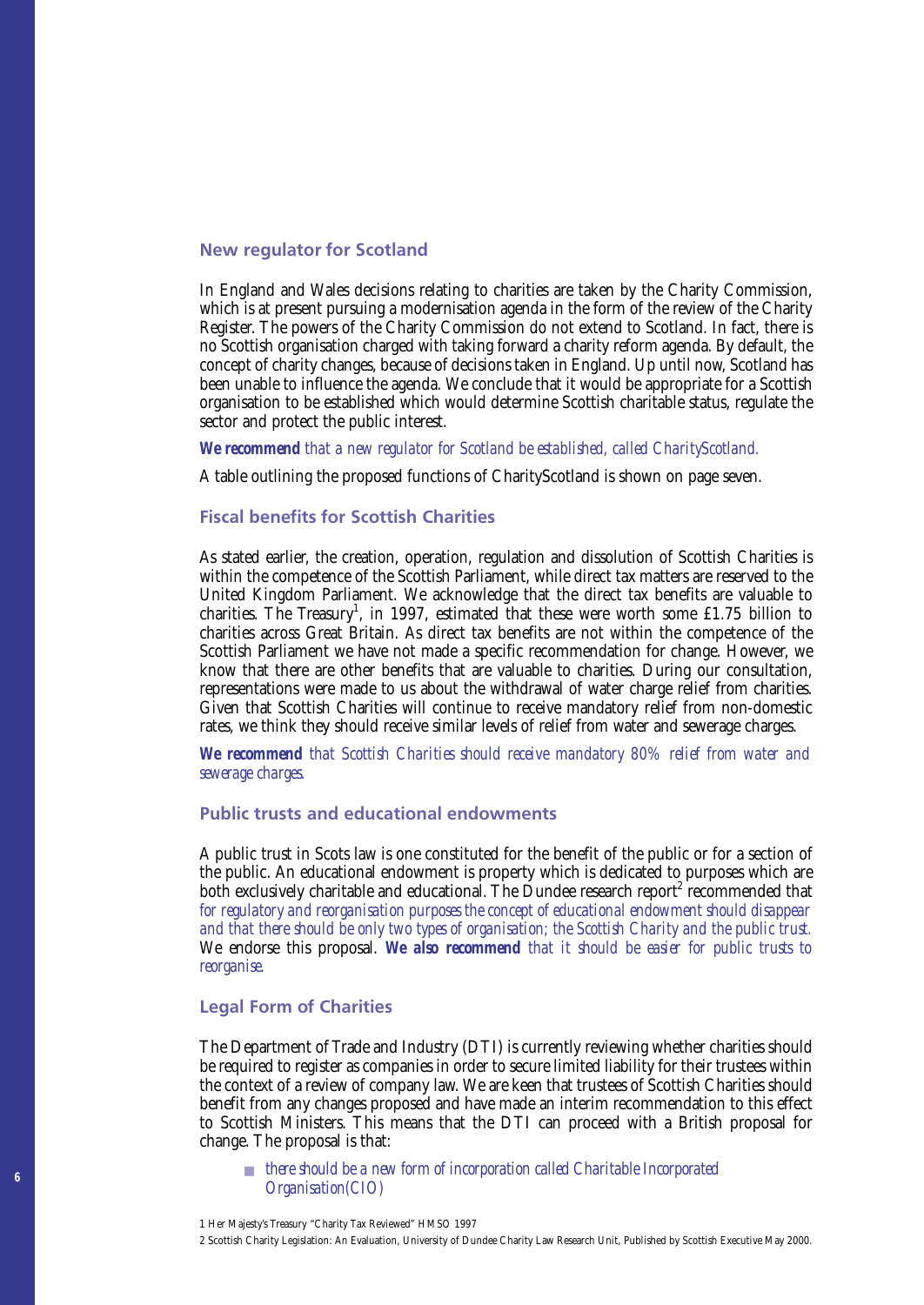- *the CIO be restricted to charities*
- *that CIO should be optional for charities (i.e. charities incorporated under other regimes could opt to convert but would probably not be required to do so).*

# **Regulation and support for Scottish Charities**

Charity legislation is currently contained in three separate statutes - Part 1 of the Law Reform (Miscellaneous Provisions)(Scotland) Act 1990 (the 1990 Act), Part VI of the Education (Scotland) Act 1980 (the 1980 Act) and section 119 of the Civic Government (Scotland) Act 1982 (the 1982 Act) and associated regulations. There are seven individuals or organisations involved with charities in Scotland. We were told during our consultation that the current system was confusing. One of the recurring themes through the consultation process was the lack of a charity-focussed organisation with real powers, in Scotland. This was also raised as a major issue in the Dundee research report. The majority of those with whom we consulted felt that a one-stop-shop would offer clarity and focus to the system.

*We recommend that CharityScotland should have the dual role of protecting the public interest and providing an effective support and regulatory system for charities.*

# CharityScotland

When considering the powers for CharityScotland, we looked at the model of the Charity Commission in England and Wales. We believe that CharityScotland should in general have the same function as the Charity Commission, which is the general function of promoting the effective use of charitable resources by encouraging the development of better methods of administration, by giving charity trustees information and advice and by investigating and checking abuses. This would make CharityScotland the focus for Scottish Charities as the single official body with responsibility for the supervision of Scottish Charities. We also believe that there is an important role for CharityScotland in protecting the public interests.

*We recommend that CharityScotland should have the following functions:* 

- *the determination of Scottish charitable status*
- *the maintenance of the Scottish Charity register*
- *the provision of public accountability of Scottish Charities*
- *the monitoring of Scottish Charities*
- *the provision of a support service for Scottish Charities*
- *the supervision of Scottish Charity reorganisations*
- *the protection of the public.*

# Establishment of CharityScotland

We want the organisation to be independent, have the confidence of the public and be valued by the voluntary sector. Equally we want it to be an authoritative organisation with a wide range of supervisory and quasi-judicial powers. We believe that the board of CharityScotland should have representatives from a range of relevant backgrounds and that the appointment process should be open and independent.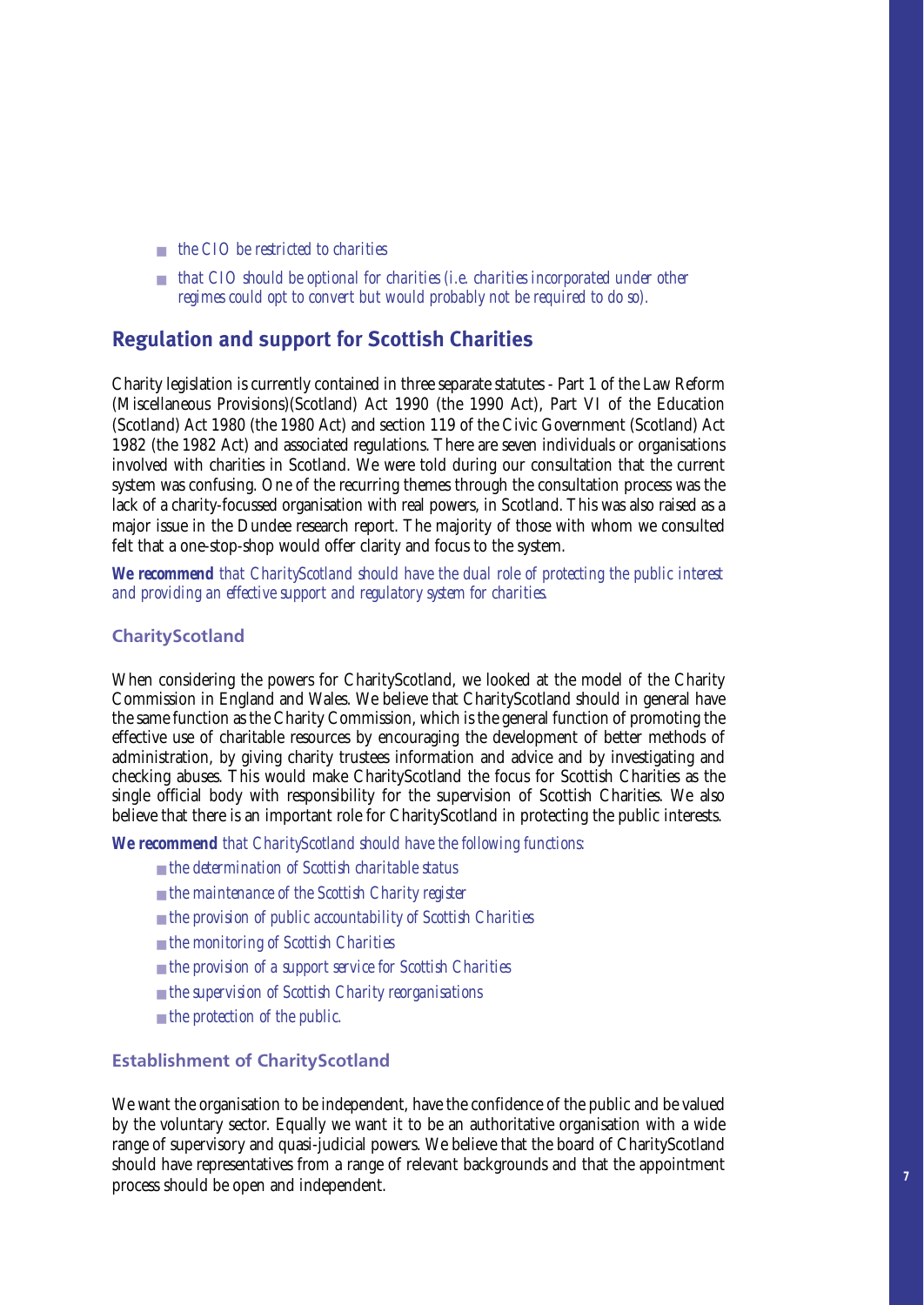| <b>The determination</b><br>of Scottish<br>charitable status           | CharityScotland should be the organisation which a body would approach if it<br>wanted to register as a Scottish Charity. We recommend that CharityScotland<br>should work closely with the Inland Revenue to provide a seamless service for<br><i>applicants.</i>                                                                                                                                                                                                                                                                                                                                                                                                                                                                                                                                                                                                                                                                                                      |
|------------------------------------------------------------------------|-------------------------------------------------------------------------------------------------------------------------------------------------------------------------------------------------------------------------------------------------------------------------------------------------------------------------------------------------------------------------------------------------------------------------------------------------------------------------------------------------------------------------------------------------------------------------------------------------------------------------------------------------------------------------------------------------------------------------------------------------------------------------------------------------------------------------------------------------------------------------------------------------------------------------------------------------------------------------|
| The maintenance of<br>the Scottish Charity<br>register                 | As well as setting up the Scottish Charity Register, CharityScotland will have<br>responsibility for making sure the register is up-to-date. This includes making<br>sure those in the register continue to meet the standards required of Scottish<br>Charities. We recommend that CharityScotland should seek to keep the concept of<br>Scottish Charity in line with current thinking.                                                                                                                                                                                                                                                                                                                                                                                                                                                                                                                                                                               |
| The public<br>accountability of<br><b>Scottish Charities</b>           | Ensuring that Scottish Charities are accountable to the public should be an<br>important part of the work of CharityScotland. Members of the public need to<br>have sufficient information about Scottish Charities to allow them to have<br>confidence in the work that they do and the way in which they are run. We<br>recommend that all trustees should be held to account for the charitable funds they<br>control. We are conscious of the need not to overburden smaller volunteer-run Scottish<br>Charities and recommend that they should be permitted to submit an abridged form<br>of annual return.                                                                                                                                                                                                                                                                                                                                                        |
| The monitoring of<br><b>Scottish Charities</b>                         | We recommend that CharityScotland should use the annual returns provided by each<br>charity to undertake systematic and preventive monitoring of charities.                                                                                                                                                                                                                                                                                                                                                                                                                                                                                                                                                                                                                                                                                                                                                                                                             |
| The provision of a<br>support service for<br><b>Scottish Charities</b> | All organisations, whatever their size, require a degree of certainty in ensuring<br>that they meet their legal and other obligations. We recommend that<br>CharityScotland provide a reliable source of both written and oral information,<br>guidance and advice. We recognise the importance of the voluntary sector and<br>other organisations in Scotland and value the expertise and information they<br>bring to the sector. We recommend that CharityScotland redirect callers to relevant<br>organisations, as appropriate.                                                                                                                                                                                                                                                                                                                                                                                                                                    |
| The supervision of<br><b>Scottish Charity</b><br>reorganisations       | Constitutional reorganisation can be difficult and expensive. Any money used to<br>reorganise a charity is money lost to good causes. Some safeguards have to be put<br>in place to ensure there is no inappropriate use of funds and that the donors'<br>wishes are respected as far as possible. We recommend that it should be made easier<br>for Scottish Charities to reorganise and that the powers to facilitate reorganisation<br>should be vested in CharityScotland. We recommend that the powers of the Scottish<br>Charities Nominee should also be vested in CharityScotland.                                                                                                                                                                                                                                                                                                                                                                              |
| The protection of<br>the public                                        | We recommend that CharityScotland should have a range of protective powers to<br>ensure that Scottish Charities work in the public interest and that trustees are not<br>able, knowingly or negligently, to misuse charity funds. In order to preserve the focus<br>within the system and to give one body unambiguous responsibility for the<br>support and supervision of Scottish Charities we recommend that the<br>investigatory remit of the Scottish Charities Office be transferred to CharityScotland<br>and that their remaining work be subsumed into the Crown Office. We recommend<br>that CharityScotland should be the first port of call for all complaints against Scottish<br>Charities. We also recommend CharityScotland should be able to make temporary<br>arrangements in relation to Scottish Charities during an investigation, including the<br>appointment of a manager to take over management of the Scottish Charity, where<br>necessary. |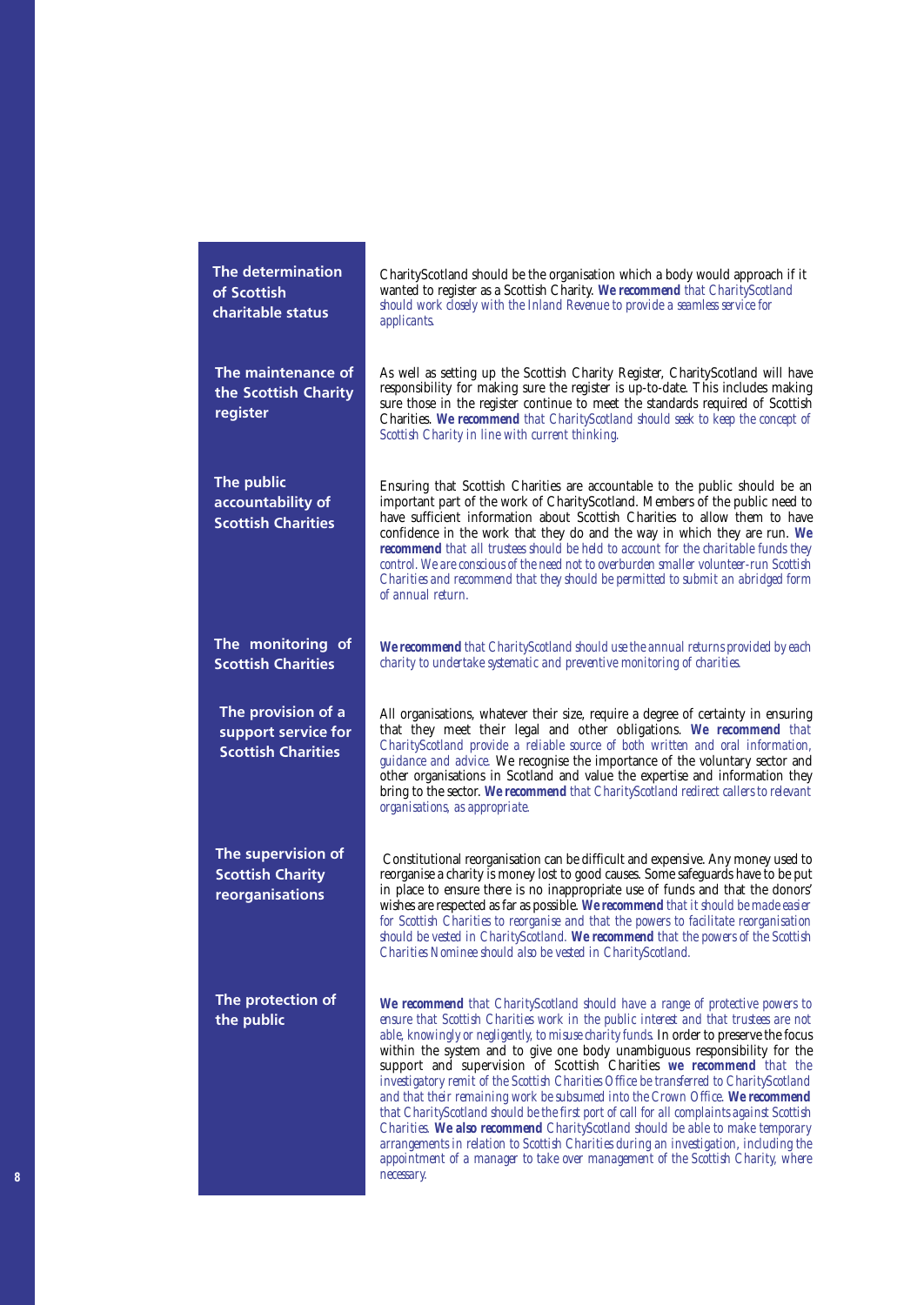# Functions of CharityScotland

The proposed functions of CharityScotland are discussed in detail in chapter three of the main report. An outline description is shown on page seven.

# Role of the Crown Office and the courts

We believe that the Crown Office and the courts should have powers in the following areas:

- for the Crown Office to prepare cases against Scottish Charities to take to court
- for the court to protect the public
- for the court to provide remedies.

The Lord Advocate would continue to have a role as public guardian in relation to pursuing cases against Scottish Charities. We envisage that CharityScotland will handle the majority of complaints made against Scottish Charities and, based on past experience, we would expect very few cases to go to court. Where it becomes necessary for a case to go to court, we believe that in the first instance, the most appropriate forum for cases to be heard would be the Sheriff Court. We think that a balance has to be struck, between taking swift action and ensuring that the appropriate expert authorities hear charity cases. We believe that Sheriff Courts are aptly placed to hear cases where there is some necessity for speed - for example when a court order is required to suspend a trustee.

The Court of Session currently has a number of powers aimed at protecting the public under the 1990 Act. We think it is appropriate that these powers be increased.

*We recommend that the powers of the courts to provide remedies where wrongdoing has been proved should be increased. We also recommend that the powers of the Court of Session remain and that the Sheriff Court should have concurrent powers.*

# The right of appeal

The Kemp Report<sup>3</sup> suggested that a Scottish Charity Review Tribunal should be set up to enable organisations to appeal decisions against eligibility for charitable status, without recourse to the civil courts.

*We recommend that the Scottish Executive should be able to establish an ad-hoc Scottish Charity Review Tribunal, as necessary.* 

We think that organisations should have the right of appeal against a range of decisions that might be taken by CharityScotland.

# Trustees' Powers of Investment

The powers of investment of Scottish trustees are significantly more restricted that those of trustees in charities in England and Wales. We believe that this should be remedied.

*We recommend that a Trustee (Scotland) Bill, giving Scottish Charity trustees extended powers of investment, amongst other things, be introduced in Scotland. We also recommend that trustees of Scottish Charities should have access to common investment funds.*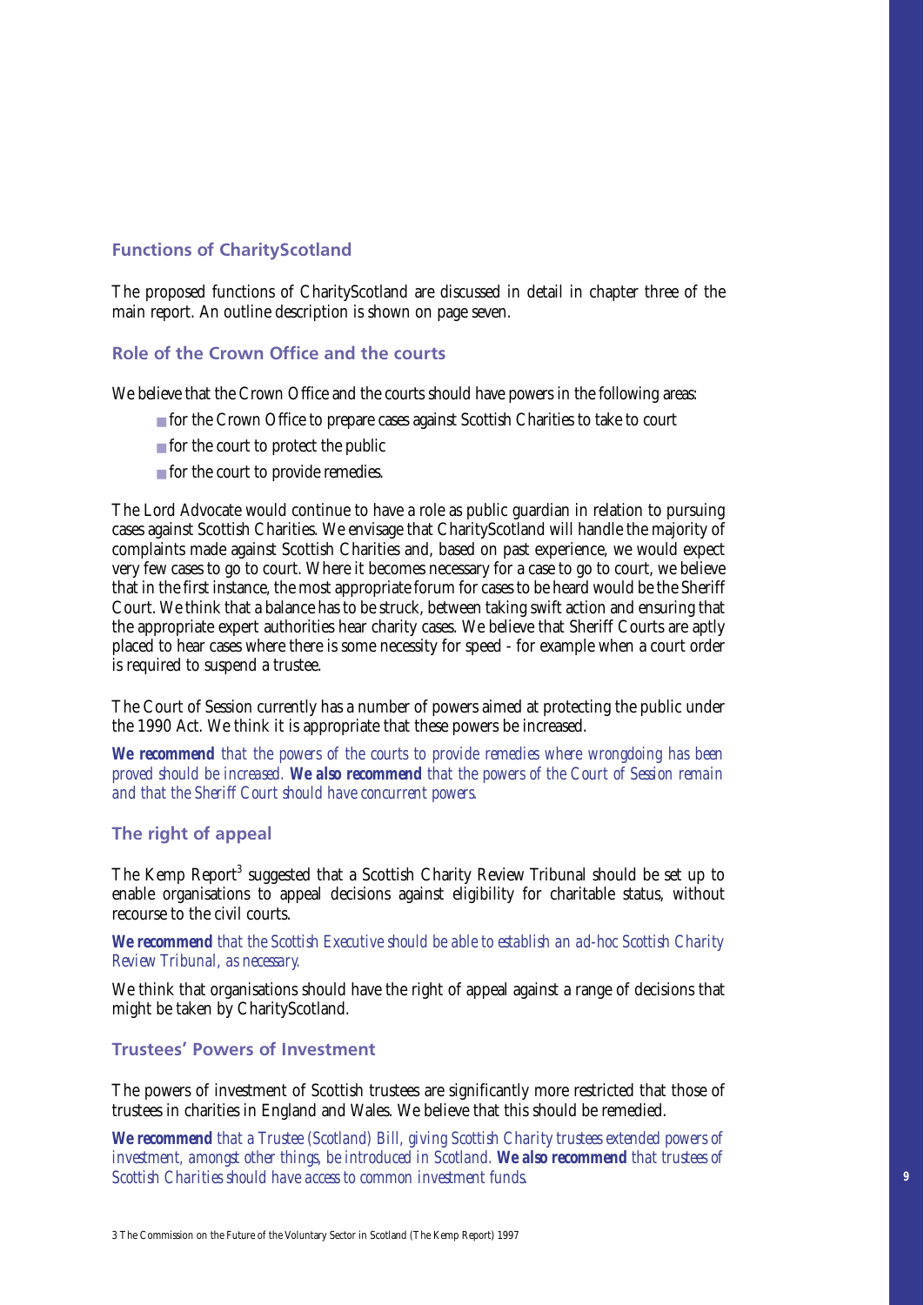# Multiple reporting

There will be some Scottish Charities which have reporting and accounting requirements that they are required to adhere to, often because of the work in which they are involved, which are quite separate from their obligations as a Scottish Charity. For example, a housing association may be a charity but it will also have to provide extensive reports and accounts to an external authority. We believe that organisations should not have to report and account formally to more than one external body.

*We recommend that CharityScotland should have a power to review the reporting structure of Scottish Charities and exempt, from reporting and accounting to it, any which it felt were sufficiently well regulated elsewhere.* 

# Protecting the Public

Being a Scottish Charity confers a powerful status. Many people voluntarily give of their time and money to help Scottish Charities. It is therefore essential that the integrity of Scottish Charities be preserved. Apart from volunteering their time, the main way in which the public support Scottish Charities is through giving money.

# Governance of Scottish Charities

We believe that the public is entitled to some reassurance that the organisations calling themselves Scottish Charities are managed effectively.

### Support for trustees

Trustees should be aware of their responsibilities and it is incumbent upon the trustees of Scottish Charities to make sure that those running the organisation are able to do so in an informed and competent way. Umbrella bodies have already produced best practice guidance for trustees and, in the short term, we would commend these to all charities.

# *We recommend that CharityScotland should work with the appropriate agencies to produce best practice guidance for trustees.*

Trustees need to be responsible for the actions and decisions they take but where they have acted appropriately we believe that it will be important for CharityScotland to ensure that trustees have appropriate protection. It was clear from our consultation that limited liability for trustees is seen as important. In order to ensure that there continues to be willingness amongst individuals to serve as Scottish Charity trustees, we believe that it is important that trustees are protected from being personally liable for the debts of the organisation.

#### *We recommend that CharityScotland should:*

- *advise trustees on appropriate organisational forms which offer limited liability and ways in which trustees can protect themselves*
- *investigate and advise on new ways of achieving affordable insurance for trustees.*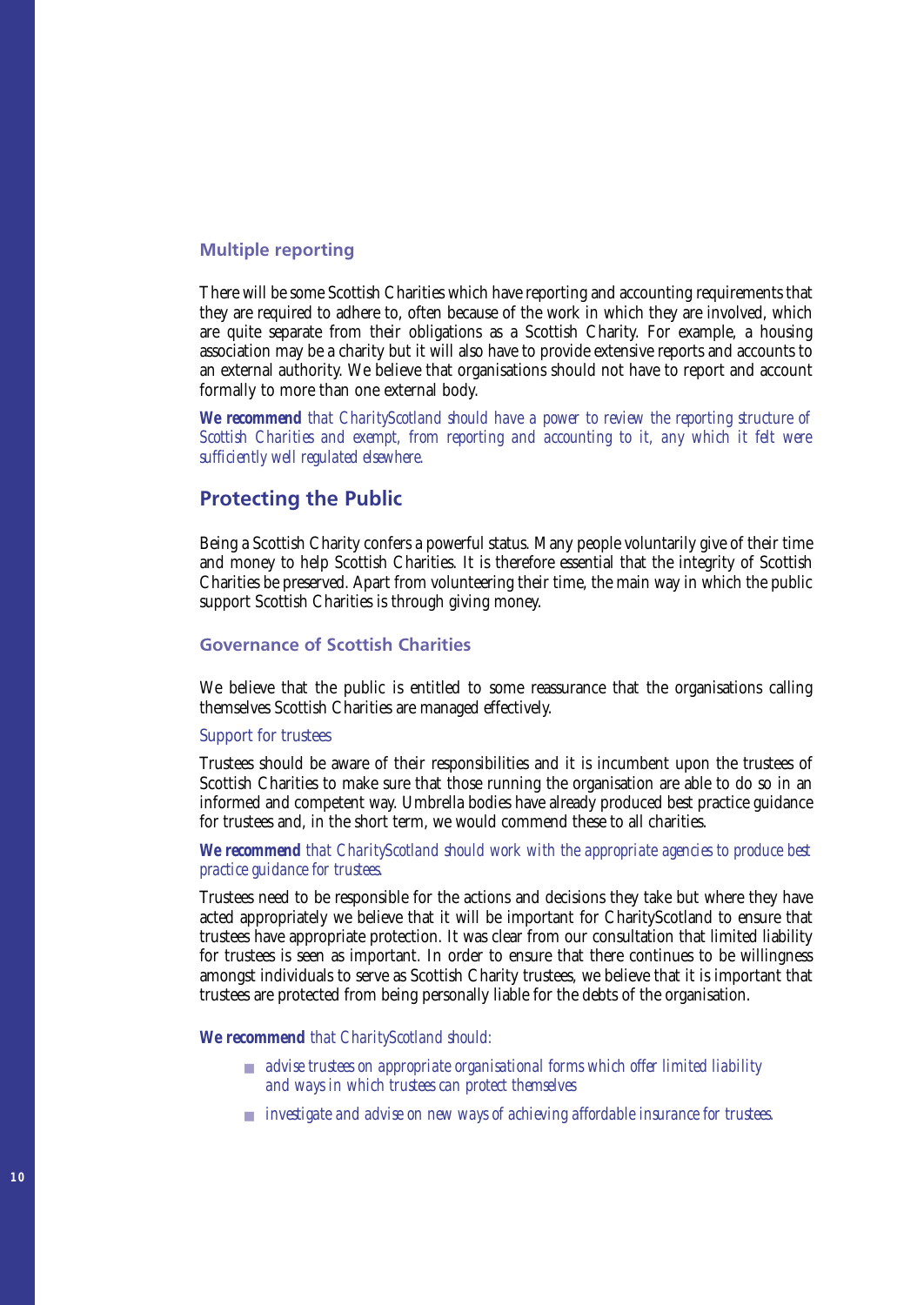# Trustee registers

The overwhelming majority of those whom we consulted agreed that there should be a register of those involved in governing Scottish Charities. The names of those involved in governance should be included as a matter of course in the annual return. Individuals who want to check the governance arrangements within a specific Scottish Charity should be able to check this information by looking at the appropriate annual return.

*We recommend that members of the public should have access to the annual returns from Scottish Charities.* 

While we recognise that this might not offer the convenience of a specific register of trustees, this would mean that the names of those governing Scottish Charities would become a matter of public record.

# Ineligible and disqualified persons

There are two groups of people who cannot serve as trustees - those ineligible from serving and those disqualified. An individual will be ineligible from serving as a trustee by virtue of youth or incapacity. A list of those disqualified is contained in the 1990 Act.

*We recommend no change to the current lists of those ineligible or those disqualified.* 

Scottish Charities must satisfy themselves as to the suitability and competence of trustees. Of course, this will vary in some respects from Scottish Charity to Scottish Charity.

*We recommend that Scottish Charities should require trustees to sign a declaration that they are not disqualified from serving as a trustee.*

*We recommend that it be made an offence to sign a false declaration,* and that if an individual does so, he/she be barred from holding further trusteeships. This should offer the public some degree of assurance with regards to the appropriateness of individuals holding positions of trust. We believe that it would be appropriate for CharityScotland to maintain a register of individuals who have been disqualified from serving as a Scottish Charity trustee. We do not believe that this register should be made freely available on a web-site, but we do believe that individuals should be able to check whether a named individual appears on the register.

*We recommend that CharityScotland should maintain a register of people who have been specifically disqualified from serving as a Scottish Charity trustee.*

#### Public charitable collections

We believe that it is important to get the balance right between assuring the public that the charitable donations they make are being used to benefit those most in need; making it easy for members of the public to become and stay involved; and giving Scottish Charities the freedom to be dynamic and enterprising organisations. It is important that Scottish Charities do not abuse the goodwill of the public - and indeed they should be prevented from so doing - but it is equally important that they should be helped to maximise the good they set out to do.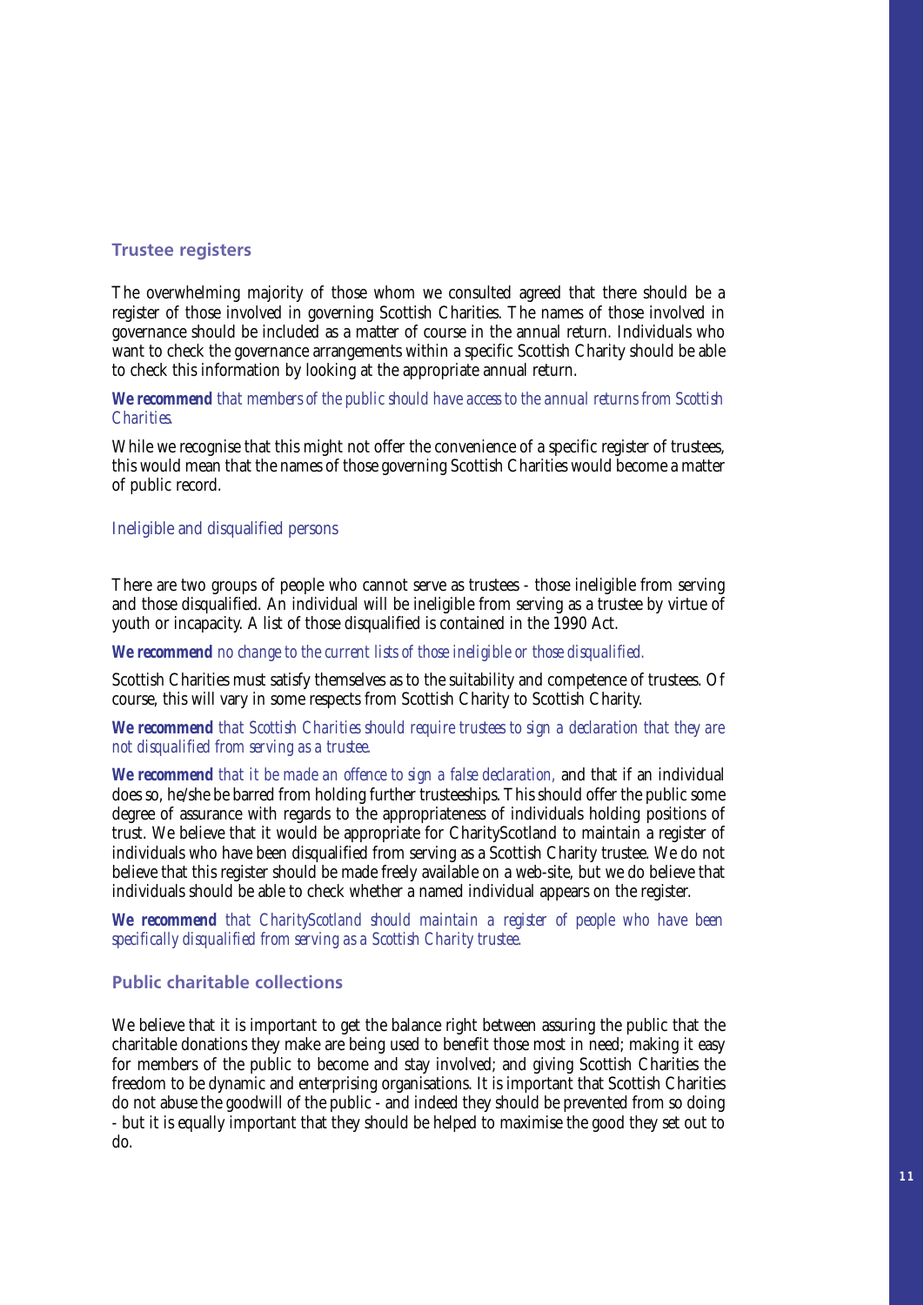| Who can collect                                       | We recommend that organisations that are registered with CharityScotland<br>should have a standing permission to collect money from the public.                                                                                                   |
|-------------------------------------------------------|---------------------------------------------------------------------------------------------------------------------------------------------------------------------------------------------------------------------------------------------------|
| <b>Where may</b><br>collections take<br>place         | Permission to collect on a particular day will be obtained from the relevant<br>local authority. We recommend that the permission to collect should be valid<br>in both public and private places.                                                |
| <b>Non-cash</b><br>collections                        | We recommend that the definition of public charitable collections should<br>include the collection of money or the collection of promises of money and the<br>collection of goods or donations by registered Scottish Charities.                  |
| <b>Current</b><br>licensing<br>arrangements           | Local authorities will still be required to ensure that local organisers are fit<br>and proper persons. We recommend that local authorities inform the police,<br>on a weekly basis, the names and numbers of collectors expected on the streets. |
| <b>Training</b>                                       | We recommend that all staff involved in processing and granting date<br>permissions for public charitable collections should undergo specific joint<br>training.                                                                                  |
| <b>National</b><br>calendar                           | We recommend that the exempt promoter system ceases. We recommend that<br>CharityScotland be charged with the following functions:                                                                                                                |
|                                                       | setting up a computerised calendar of public charitable collections<br>in Scotland                                                                                                                                                                |
|                                                       | ■ co-ordinating national flag days and other major public<br>fundraising events                                                                                                                                                                   |
|                                                       | liaising with and working closely with local authorities regarding<br>dates.                                                                                                                                                                      |
| <b>Monitoring of</b><br>returns                       | We recommend that all returns relating to public charitable collections should<br>be made to CharityScotland.                                                                                                                                     |
| <b>Non-Charities</b><br>collecting from<br>the public | We recommend that if local authorities are given the power to approve public<br>collections by non-charities, a statutory framework should be put in place to<br>enable local authorities to monitor and control such collections.                |
| <b>Surplus funds</b>                                  | We recommend that CharityScotland should have the power to authorise the<br>use of monies raised during public charitable collections for a different purpose<br>or the transfer of the monies to a Scottish Charity with similar purposes.       |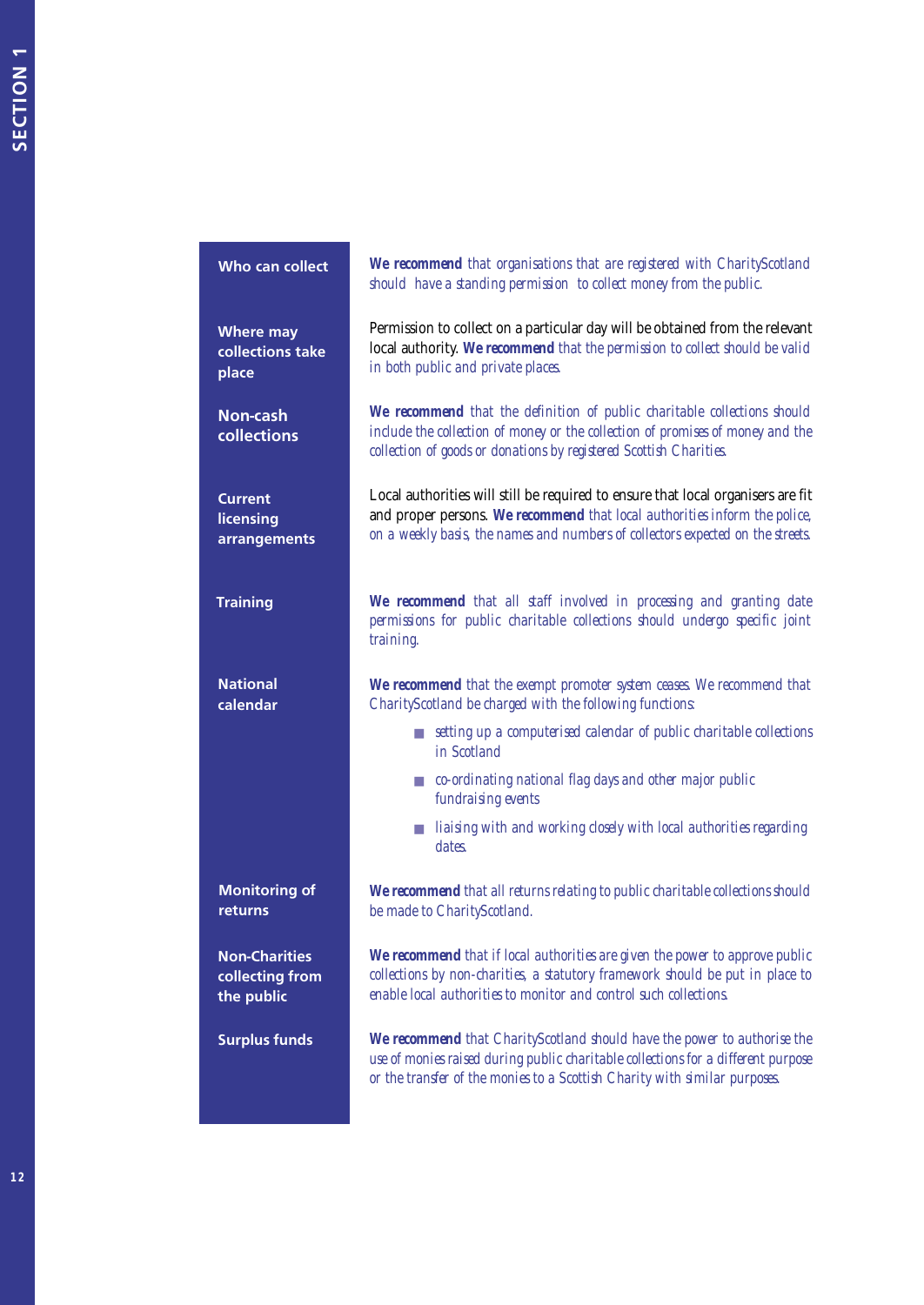We acknowledge that the vast majority of those who collect for Scottish Charities are honest and trustworthy. We recognise that there are occasional problems, but we do not think it would be realistic or appropriate for CharityScotland to police or regulate deceitful behaviour. We would encourage individuals to give only to registered and recognised Charities or Scottish Charities. We would encourage Scottish Charities to provide all their legitimate collectors with easily identifiable badges and sufficient information about the organisation to allow the public to question legitimate collectors, obtain helpful advice on the work of the Scottish Charity and assure themselves of the legitimacy of the collector.

We have made a series of recommendations in relation to public charitable collections. These are outlined on page eleven.

# Charity Fundraising

The choice of fund-raising methods is a matter for trustees to decide. However, charities which are supported by donations need to be alert and sensitive to public opinion and criticism. Fund-raising methods which meet with disapproval can damage the charity and reduce public confidence in the sector as a whole. An overwhelming majority of respondents felt that charities should be required to disclose expenditure on fundraising activities and felt that the activities of professional fundraisers should be regulated. There was a wide range of suggestions on how this might be achieved, but the underlying theme throughout was better transparency and more openness.

# Professional fundraising organisations

We agree that the lack of regulation of professional fundraising organisations is somewhat unsatisfactory and that some changes are needed in this area. We suggest that the aim of any changes should be greater transparency so that the public is aware how much of the money they donate will be or has been used for charitable purpose.

# *We recommend that CharityScotland should scrutinise information regarding expenditure on fundraising when examining the accounts of Scottish Charities.*

Our consultation also raised a more general concern about the proliferation of professional fundraisers on the streets. Many felt it would be appropriate for such individuals to be distinguished from volunteer collectors so that the public have a clearer idea of the means by which charities are attempting to raise money.

# *We recommend that paid collectors and employees of professional fundraising companies should be identified as such.*

How costs are accounted for is also vitally important. When we were gathering our evidence we discovered that some charities do not show all fundraising costs within their accounts, sometimes treating income from professional fundraising companies as donations, rather than disclosing the entire amount spent to achieve that income.

*We recommend that CharityScotland should review the percentage spent on charitable purposes in the financial statements of each Scottish Charity and pursue an investigation into any Scottish Charities that appears to spend excessive amounts on raising funds.*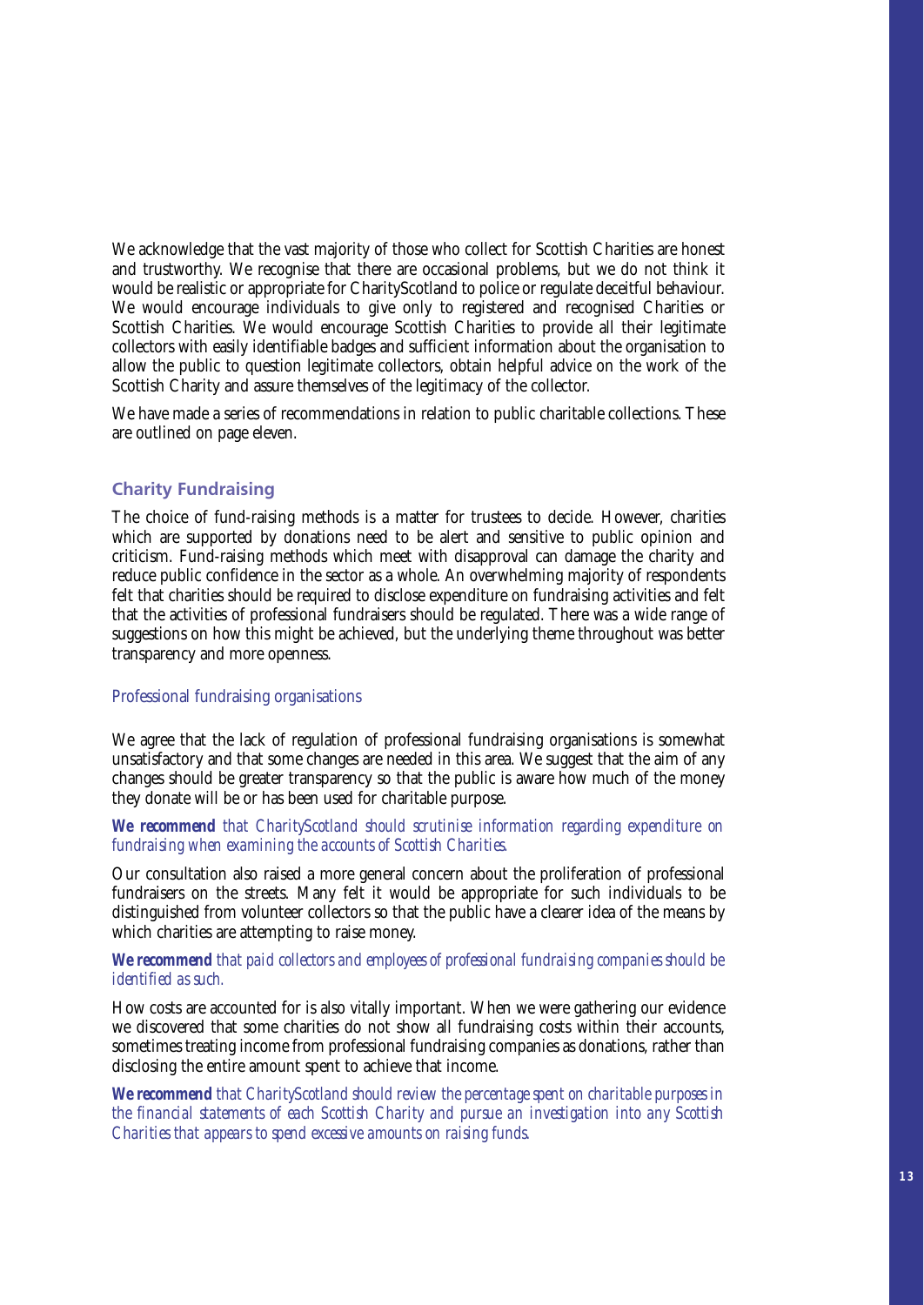#### Charitable Merchandise

Our working definition of charitable merchandise is a product, from which the proceeds of sale are applied to charitable purposes. When members of the public purchase so-called charitable merchandise we believe that it is reasonable for them to expect to know how much of the price paid will be used to promote the charitable purpose of the organisation in whose name the products are being sold.

*We recommend that all charitable merchandise should give details on the label as to the percentage of the total price which is expected to go to the charitable cause and identify the Scottish Charity concerned.*

#### Fundraising Events

The return rates from fundraising events differ enormously and there is sometimes good reason for this. There remains concern over the lack of information in this area and particularly that the real costs of some events are hidden from donors.

*We recommend that Scottish Charities which undertake to organise a sponsored event (or pay a third party in whole or part to do so) should state in their annual reports:*

- *the total cost of setting up the event*
- *the total income generated from the event*
- *the rate of return from the event.*

*We also recommend that single events costing more then £20,000 should be reported separately in the Scottish Charity's account.* 

# Designated religious bodies

Designated religious bodies are currently in a unique position. The 1990 Act gives Scottish Ministers the powers to designate religious bodies. The purpose of the designation is to exempt organisations from various aspects of Scottish Charity regulation. As a general principle we believe that all Scottish Charities should be treated equally. We acknowledge, however, that there may be some areas in which it may not be appropriate for CharityScottland to intervene.

*We recommend that designated religious bodies should be exempt from the powers of CharityScotland in relation to investigations, the appointment and removal of trustees and powers in relation to temporary management of a Scottish Charity.*

In all other instances, we believe that all Scottish Charities should be treated equally and that the powers of CharityScotland should apply to religious bodies in the same way as other Scottish Charities.